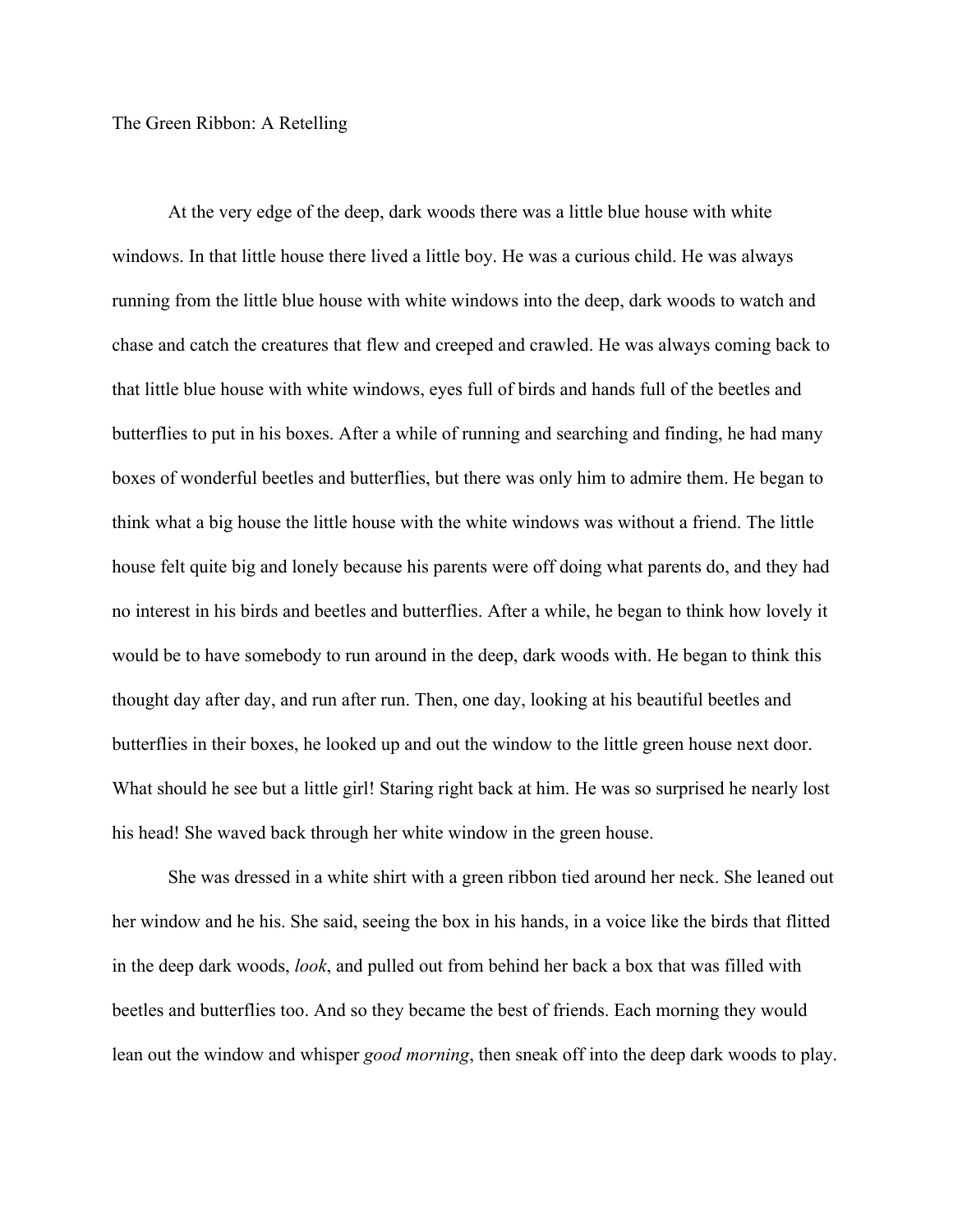They found the fastest streams and the rarest birds and the biggest beetles and the flutteriest butterflies. They made the most wonderful world of their own in the deep dark woods with its deep, dark creatures.

One day, when they were playing together in the deep, dark woods, the little boy became curious about the green ribbon tied around the little girl's neck. Not a day went by, since the first day he had seen her through the white window in her little green house, that she hadn't worn the ribbon. It was the same green as the shadowy leaves in the deep dark woods, that grew by the fast streams and the same shine of the beetle wings as they caught the light. When she was turned around, looking for a butterfly that was fluttering in the shadowy leaves of green. His hand reached out to the little girl's neck to the green ribbon. He was so quiet and so still, that he was sure she wouldn't realize. Just one touch. His finger had just brushed the silk of the ribbon, and she quickly turned with fiery eyes. *If you want us to stay friends, you will never ask me about the green ribbon.* The little boy, because he liked having a friend to run in the deep, dark woods with, withdrew his hand and looked down ashamed.

And so the little boy and the little girl grew up together, their lives happy and burbling like the fast stream they rushed over in the deep, dark woods. The hours grew into days, the days to weeks, and the weeks to years. They both grew into strong and kind people. One day, they both realized they didn't have any more time to run and play together in the deep, dark woods, they realized they had to go off to learn more things in different places, to teach others about birds and beetles and butterflies, to do what parents do. They realized too, that even without the deep, dark woods, they both couldn't imagine their lives without each other. So they found their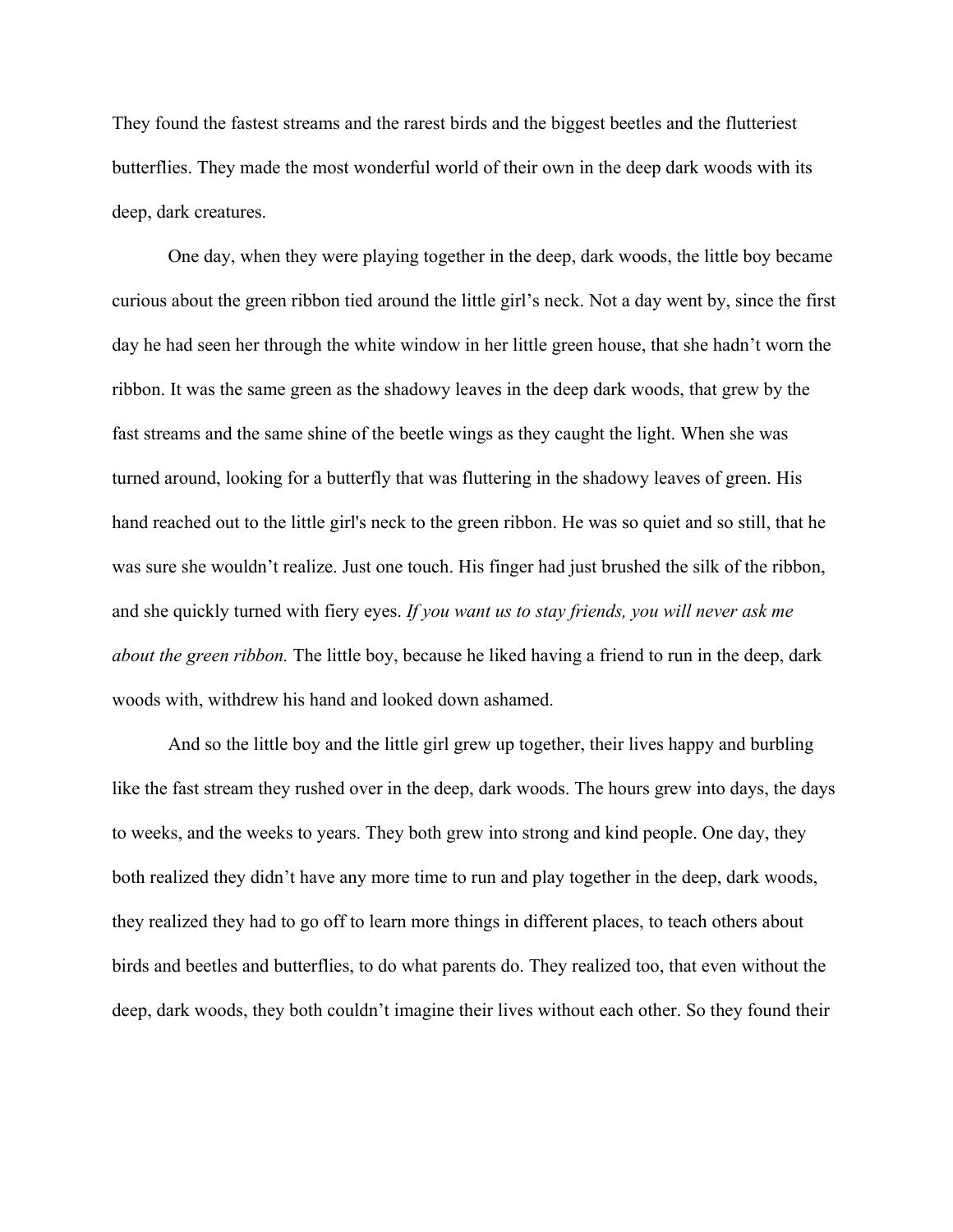own new little green house by a new woods that was just as deep and just as dark as the one they left behind, and they were happy.

The little boy, who was now a man, loved his wife very much. She was the sun that woke him in the morning and the moon at night. But even though all of her, wonderful and kind, was enough to fill his days with contentment and love, he still had a question that remained unanswered at night. Even after all these days, weeks, and years. Even after she had changed heights and names and forests, she still wore the same green ribbon around her neck. So he asked her about it again. She turned with a sad look this time. *If you want us to be together, don't ask about my green ribbon.* So he kissed her cheek, and she went back to washing dishes in their little blue house and tried to forget about the green ribbon as he dried the dishes next to her. The two of them together, in their little, wonderful life in their little green house.

For a while, forgetting worked. They had their wonderful life. But the question, it grew and grew and grew in the man's mind. Scuttling around like a beetle. Chirping like a bird. Chasing like a butterfly. He tried to slow the scuttle, silence the chirp, put down his net, because she was his sun and moon, but he was still that little boy who ran around in the deep dark woods, who watched and chased and caught. There was a question that the green ribbon asked hour after hour, day after day, year after year. It swelled up with claws and wings and antennae, until everything he saw was green, the trees, the stars, the dishes and doors. Everything became the same curious shade of the green ribbon. He decided he had to know. He had to know what it was. What it meant, What was beneath it? It was just a ribbon after all, and she was just his lovely wife. She would tell him, if she loved him. If she loved him enough and completely. So one night when his lovely wife was asleep and the moon shone through the little window in their little